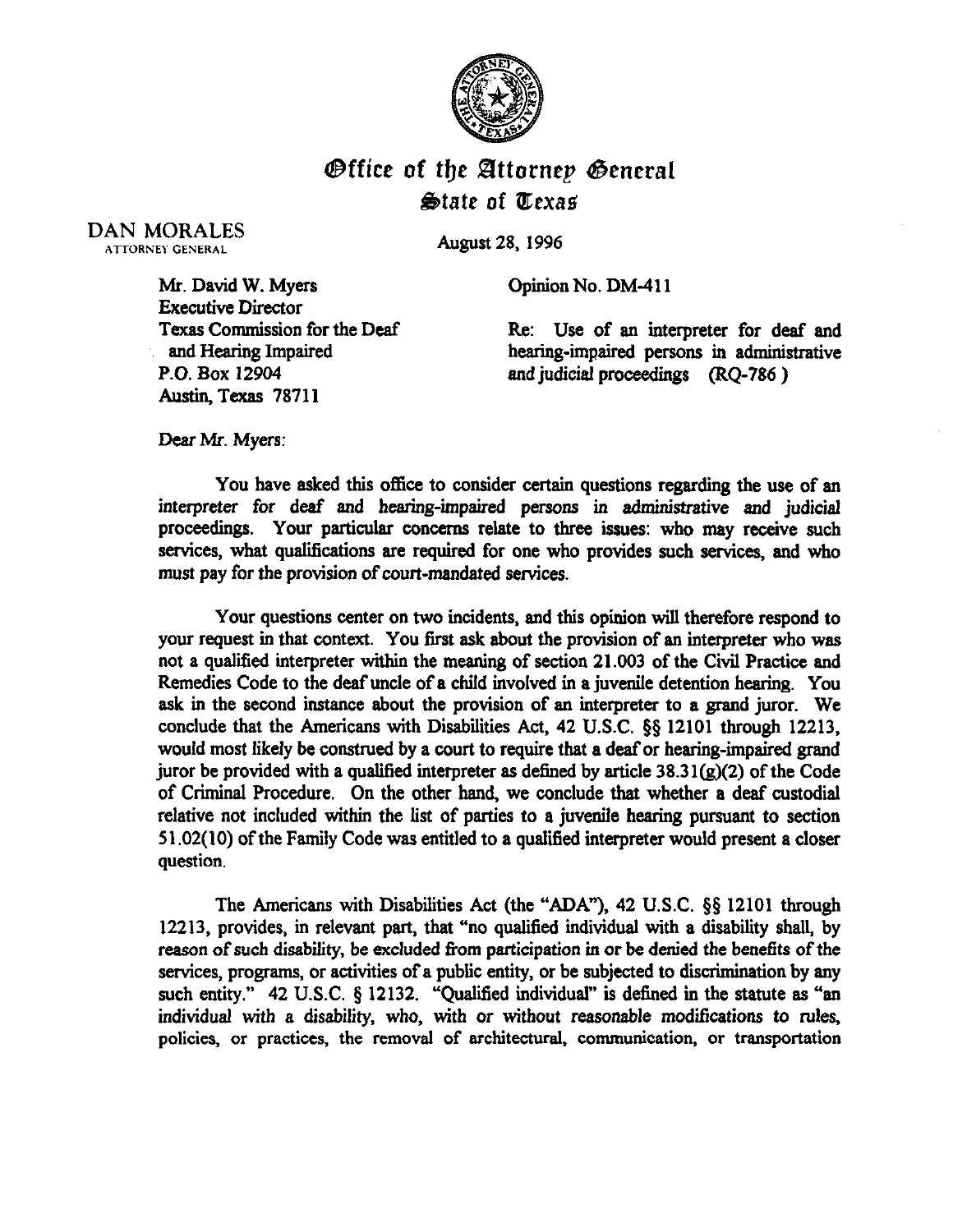barriers, or the provision of auxiliary aids and services, meets the essential eligibility requirements for the receipt of services or the participation in programs or activities provided by a public entity."  $Id. \S$  12131(2).

Cases from a variety of jurisdictions make plain that the court system is a public entity to which, under the ADA, handicapped persons who can reasonably be accommodated must be allowed access. Galloway v. Superior Court, 816 F. Supp. 12, 19 (D.D.C. 1993); see *also New York v. Caldwell, 603* N.Y.S.2d 713, 714 (N.Y. Crim. Ct. 1993); New York v. Green, 561 N.Y.S.2d 130, 133 (Westchester Cty. Ct. 1990). The crucial question for both the situations *about* which you ask, then, is whether Texas law sufficiently accommodates the disabled persons involved in them to permit those persons the level of access required by the ADA

In the first instance, we must consider whether a qualified interpreter must be provided for the custodial relative of a child involved in a juvenile detention hearing. Such a hearing is civil rather than criminal in nature. In re *VR.S., 512* S.W,Zd 350,355 (Tex. App.—Amarillo, 1974 no writ). Accordingly, it is governed by the Civil Practice and Remedies Code. By the terms of section 21.002 of the Civil Practice and Remedies Code, "a deaf person who is a party or witness I in a civil case) is entitled to have the proceedings interpreted by a court appointed interpreter." In answer to the question of qualifications, such an interpreter "must hold a current Reverse Shills Certificate, Comprehensive Shills Certificate, Master's Comprehensive Skills Certificate, or Legal Skills Certificate issued by the National Registry of Interpreters for the Deaf or a current Level III, Iv, or V Certificate issued by the Board for Evaluation of Interpreters." Civ. Prac. & Rem. Code \$21.003.

For the purposes of a juvenile detention hearing, "'Party' means the state, a child who is the subject of proceedings . . , or the child's parent, spouse, guardian, or guardian ad litem." Fam. Code  $\S$  51.02(10). "A basic principle of the code is that every child who appears before the juvenile court must have the assistance of some friendly, competent adult who can supply the child with support and guidance." *Turner v. Stute, 796* S.W.2d 492, 496 (Tex. Civ. App.-Dallas 1990, no writ); see also In re Honsaker, 539 S.W.2d 198, 200-01 (Tex. Civ. App.-Dallas 1976, writ ref d n.r.e.).

The hearing-impaired uncle of the juvenile in the instant case, so far as we can determine from the documentation you provide, was not calied as a witness in the hearing. He was apparently not the child's guardian. Nor, so far as it appears, was he appointed the child's guardian ad litem, though that is the remedy the Family Code provides when a parent or guardian is not available as the "friendly, competent adult" it contemplates. *Turner v. State, 796* S.W.2d at 496; *In re Honsaker, 539* S.W.2d at 201. Had he been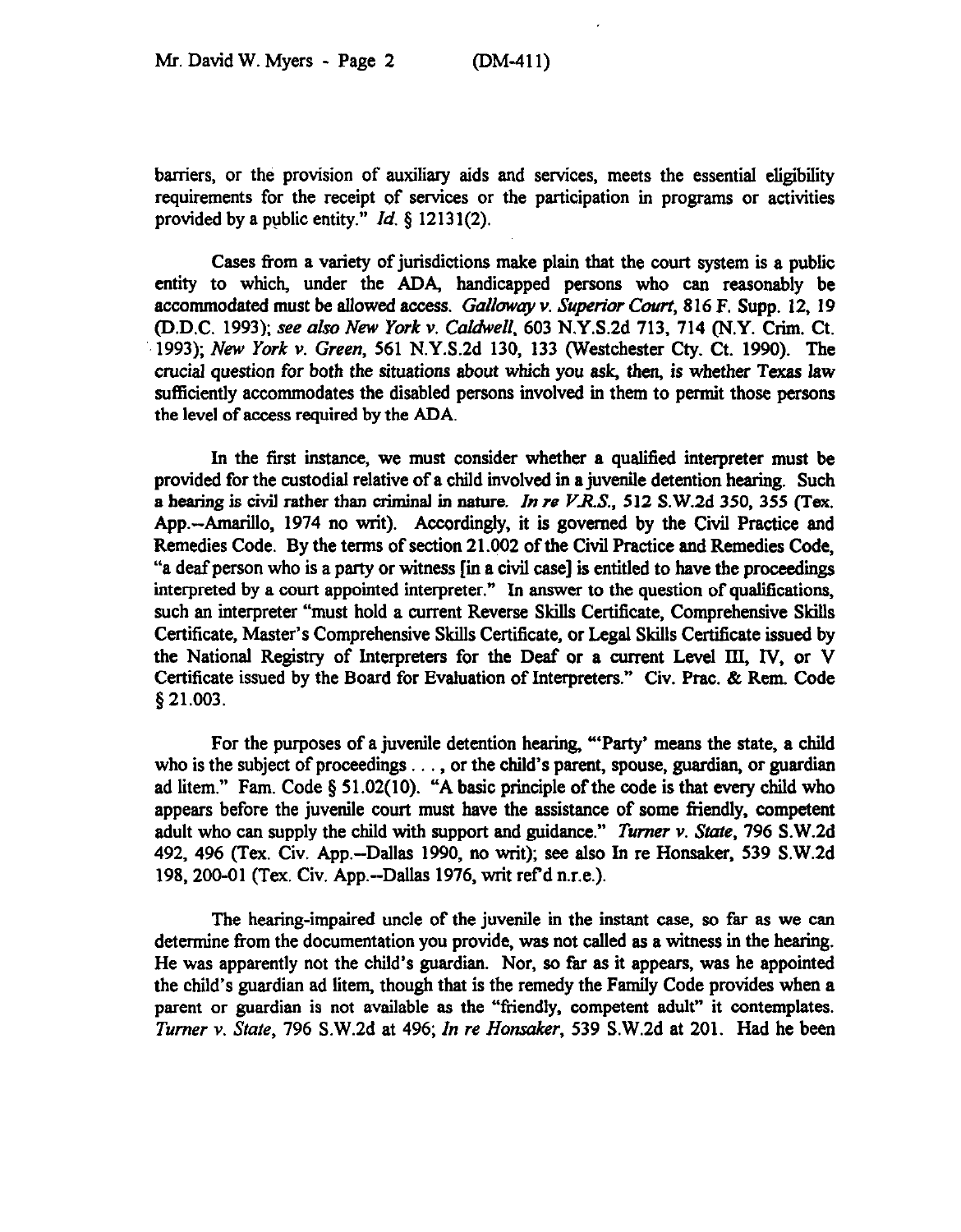either a witness or, as the guardian or guardian ad litem, a party, the uncle would clearly have been entitled under section 21.002 of the Civil Practice and Remedies Code to a qualified interpreter.

*Since* the uncle in this case was neither a witness nor the guardian of the child, it has been suggested that this office either deem him a party by reading the definition of "party" in section  $51.02(10)$  of the Family Code to include those persons who are required to receive notice of such hearings under section 53.06 of the Family Code, or in the alternative find that failure to provide him with a qualified signer as defined by section 21.003 of the Civil Practice and Remedies Code violates the Americans with Disabiities Act.

Section 53.06 of the Family Code requires the court to issue sunnnons to a juvenile detention hearing to "(1) the child named in the petition; (2) the child's parent, guardian, or custodian; (3) the child's guardian ad litem; and (4) any other person who appears to the court to be a proper or necessary party to the proceeding." It has been suggested to us that we read the list of persons here as expanding the meaning of "party" in section 51.02(10), apparently because of the reference to "custodian" and to "a proper or necessary party."

We do not think that section 53.06 can reasonably be enlarged to hold that the "custodian" of a child is always a "proper *or necessary* party" *to* a detention hearing. Nor do we read the case cited to us in support of this proposition, *Adair v. Kupper, 890*  S.W.2d 216 (Tex. App.-Amarillo 1994, no writ), as requiring this result.

In Adair the issue was not whether the parents of the minor child involved in the hearing were necessary parties. The state conceded as much. 890 S.W.Zd at 218. Indeed, the state conceded that the parents were parties under section 51.02(10). Id. The sole issue was whether people who had been hailed into court and told that the proceedings would affect their rights had a right to be heard through their counsel. Neither Adair nor section 53.06 represents an expansion of the familiar meaning of the notion of "proper or necessary party," as set forth in, for example, *Texas Jurispmdence:* 

> All persons having or claiming a direct interest in the object and subject matter of a suit, and whose interest will necessarily be affected by any judgment rendered therein, are not only proper parties, but are necessary, and may be indispensable, parties. Necesscny *parries are those persons who have such an interest in the controversy that a final judgment or decree cannot be made without affecting their interests or leaving the controversy in such a*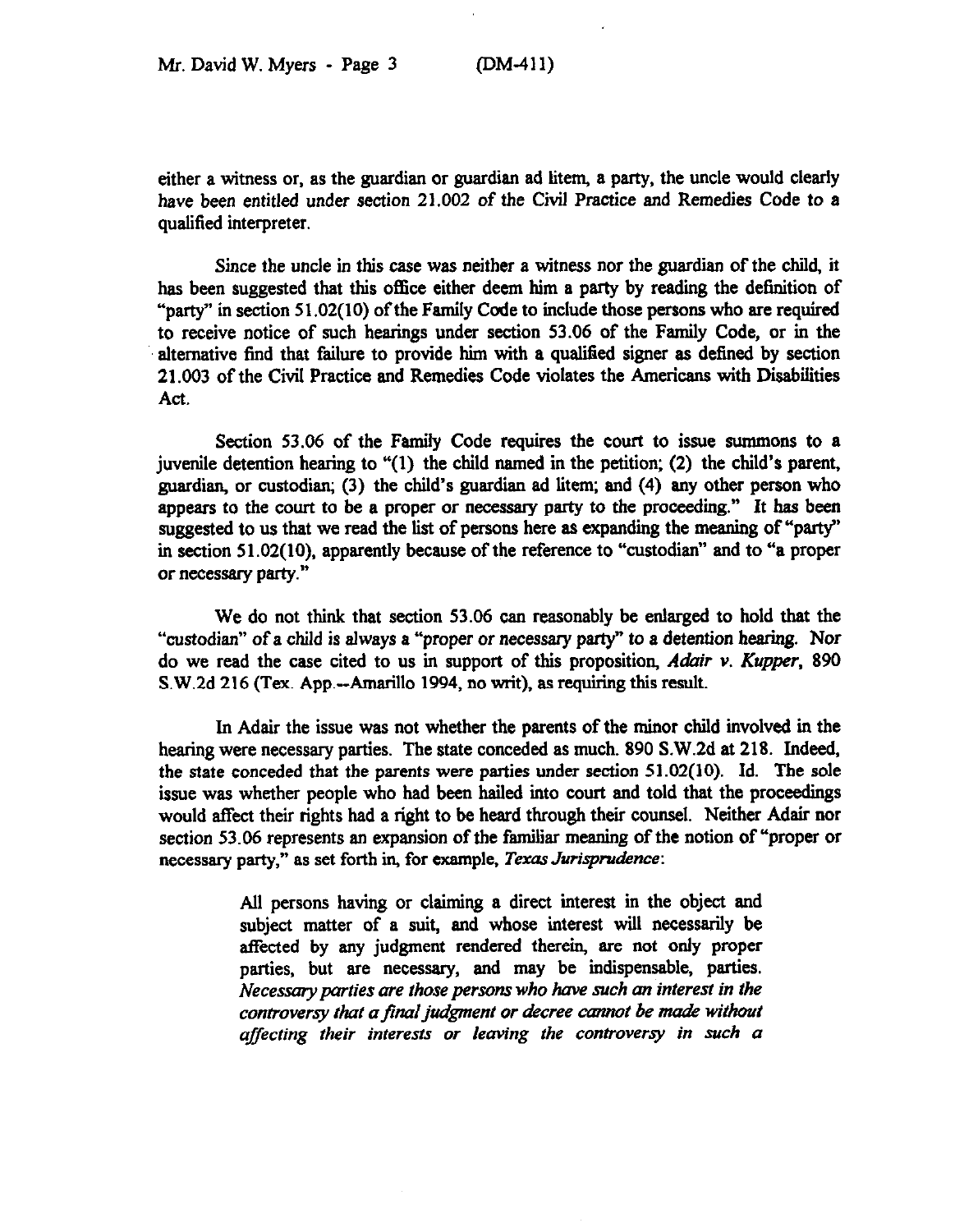condition that its final adjudication may be wholly inconsistent with *equity and good conscience.* 

## 57 TEX. JUR. 3D *Parties* 5 39 (emphasis added).

Though, as we have said, we lack sufficient factual information to judge what was the case in the particular incident to which you refer, it may be that in that case the custodial uncle ought to have been regarded as a proper or necessary party. However, even were that the case, that would not mean as a matter of law that all persons similarly situated were proper or necessary parties to juvenile detention hearings. Only such parties, or witnesses, are entitled to qualified interpreters under section 21.002 of the Civil Practice and Remedies Code. The court, under section 53.06, is given the authority to deem any person a proper or necessary party. If it does so, that person is entitled to a qualified interpreter; if it does not, and that person is not a party under section 21.002, he or she is not so entitled.

In the event that we do not view a custodial uncle in the situation presented to be a party for the purposes of section 21.002, we have been asked to find that the statutory restriction of qualified interpreters to participants in the hearing violates the Americans with Disabilities Act. It is suggested that failing to provide a qualified interpreter to a custodial relative who is not a party to the proceeding violates that person's right of access to the court system.

One brief we have received argues that a spectator at a court proceeding enjoys under the ADA "a right of full access for... public trials and hearings," which right--it suggests without directly so stating-would require the availability of interpreters for deaf or hearing-impaired spectators. We are, however, unaware of any court's having held that the ADA requires the routine availability of interpreters for deaf or hearing-impaired spectators, and absent such authority we decline to read the act so broadly.

Having declined to read the ADA so as to require the provision of interpreters to spectators, we believe that the statutory scheme already in place suffices to insure that actual participants in legal controversy--parties and witnesses, in this instance-will have the full access to the courts which 42 U.S.C.  $\S$  12132 requires. That statutory scheme may, of course, be misapplied in particular instances. But we are charged to consider not whether such misapplications may occur, but whether the scheme itself enables citizens to exercise their personal right of access to the courts.

In this case, the relevant parties to the proceeding are defined by section 51.02(10) of the Family Code--the state, the child, the parents, the guardian, and the guardian ad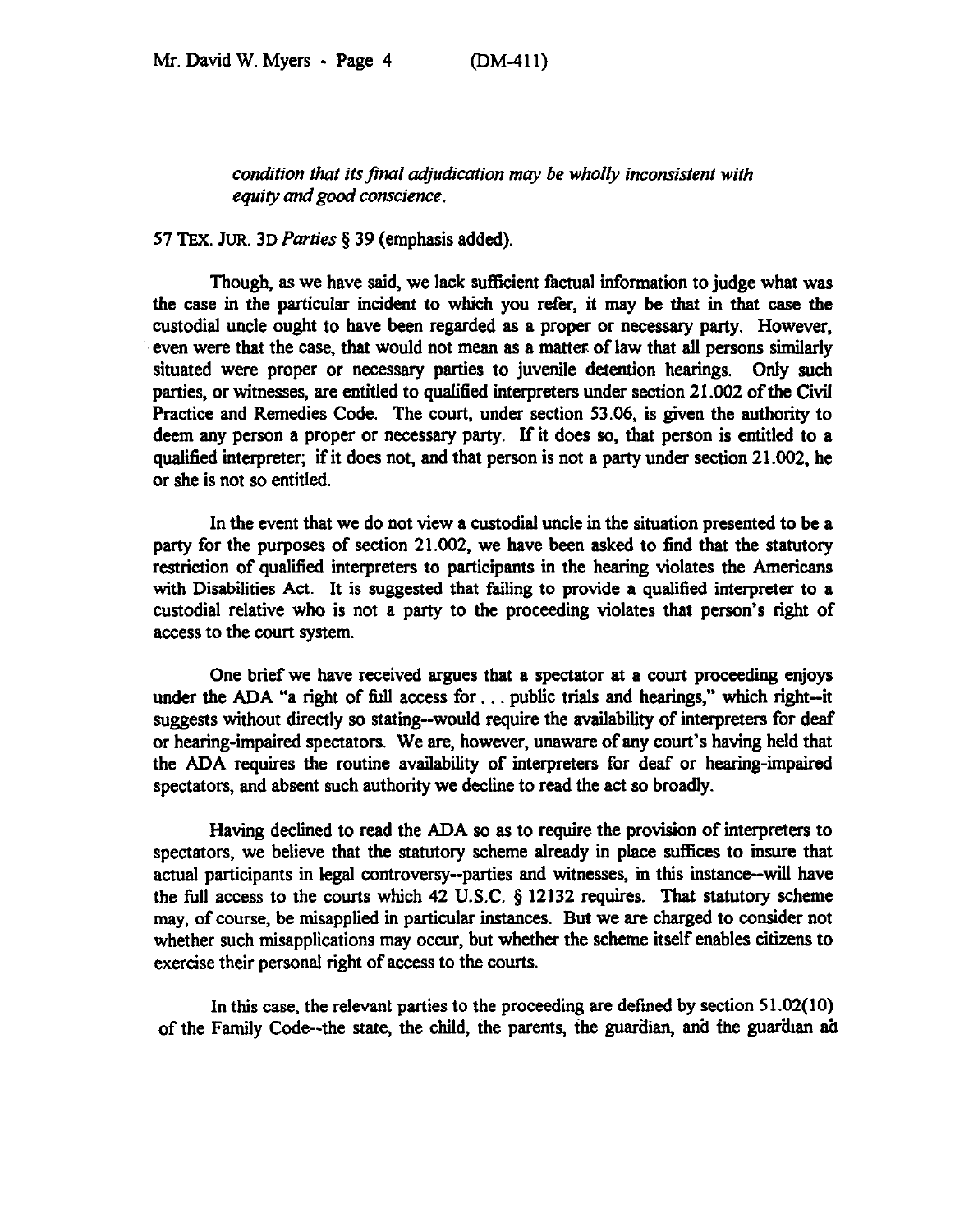litem. All such parties, under section 21.002 of the Civil Practice and Remedies Code, are legally entitled to an interpreter appointed by the court. The skills and qualifications of such an interpreter are defined by section 21.003 of the Civil Practice and Remedies Code. Such an interpreter must be afforded to any "proper or necessary party" under section 53.06 of the Family Code whose rights may be affected by the proceeding. We believe that the scheme we have outlined here is adquate as a matter of law to protect the rights of all participants in the proceeding to access to the court system as required by the Americans with Disabilities Act. We do not believe that a custodial relative who is not a party or witness to such a proceeding as this under the statute must, as a matter of law, be provided with an interpreter whose qualifications are defined by section 21.003 of the Civil Practice and Remedies Code.

The legislature may, of course, take the view that the aim of access to the courts would be better served by including custodial relatives within the list of parties to a juvenile detention hearing to be found at *section* 51.02(10) of the Family Code. Such a decision is constitutionally delegated to that body. This office is only empowered to say that such a decision is not, in our view, compelled by the Americans with Disabilities Act.

*On* the other hand, we do believe that a court would be likely to hold that, even though Texas law may not now require it, a grand juror must, under the terms of the ADA, be provided with the service of an interpreter whose qualifications *were the same as*  those mandated for a deaf defendant or witness by article 38.31(g)(2) of the Code of Criminal Procedure.

A number of cases have dealt with the rights of handicapped citizens under the ADA to participate in the justice system as jurors. In Galloway v. Superior Court, 816 F. Supp. at 19, the federal district court struck down the policy of excluding all blind persons from jury duty followed by the District of Columbia Superior Court on the grounds that it violated both the ADA and the Rehabilitation Act of 1973,29 U.S.C. @ 794. In New York  $v.$  Caldwell, 603 N.Y.S.2d at 714, the Criminal Court of the City of New York found that the lower court had an obligation under the ADA to "reasonably accommodate" a juror with limited vision, and that the participation of that juror in the trial did not deny the defendant due process. *In New York v. Green, 561* N.Y.S.Zd at 133, the court *noted* that the ADA, though not effective as of the instant date, counseled against a peremptory strike of a juror who was hearing-impaired.

*On* the basis of these cases, we believe that a court faced with the issue of whether a deaf or hearing-impaired person *must* be provided with a qualiied interpreter would most likely hold both that such a person must be allowed access to the court system and the right to serve as a juror, as required by 42 U.S.C. § 12132, and that the provision of a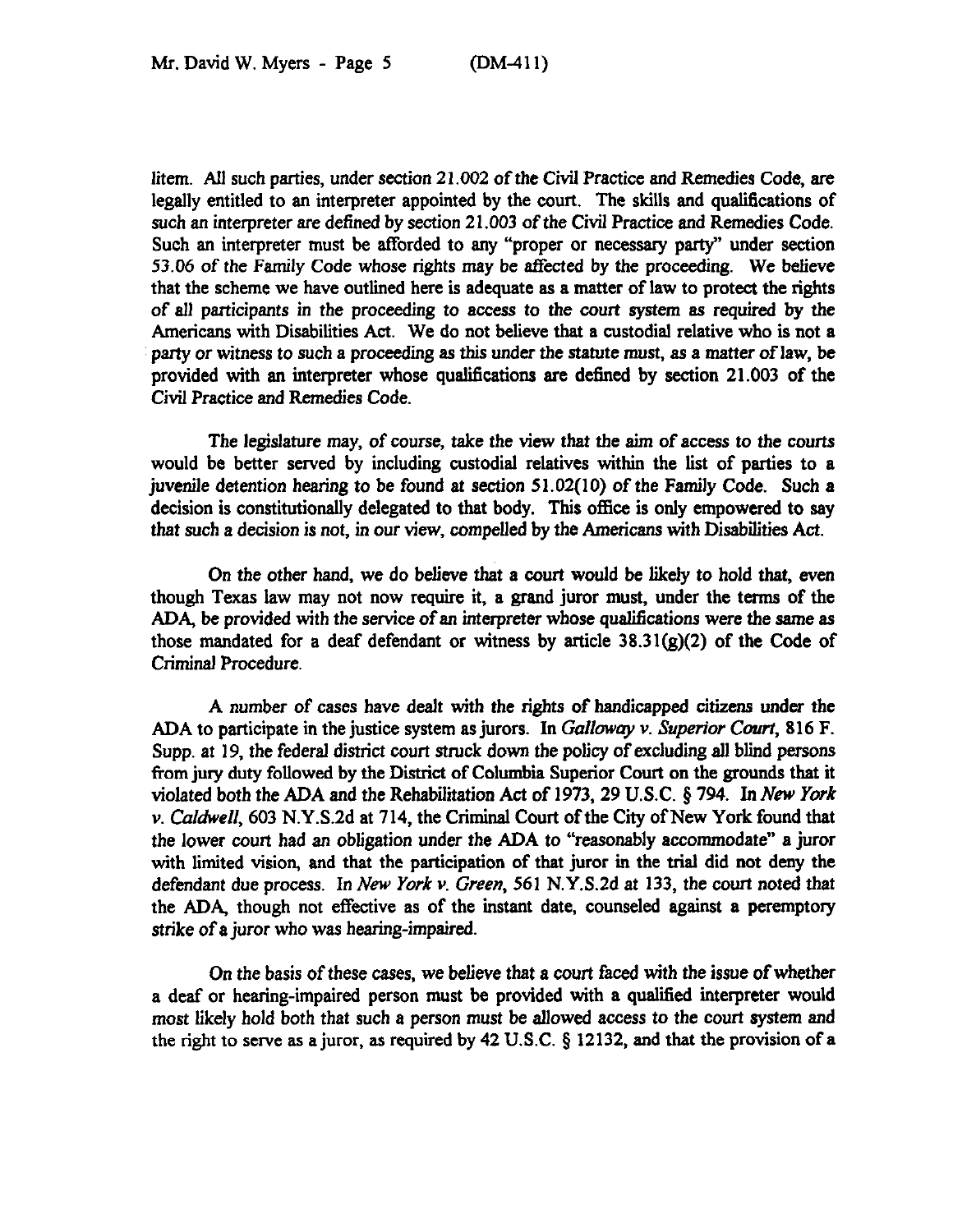qualified interpreter would be the provision of the sort of "auxiliary aids and services" contemplated by 42 U.S.C.  $\S$  12131(2). We believe that such a court would take into account the provisions of Texas law which provide for the finnishing of interpreters to witnesses and defendants in criminal proceedings, Code of Criminal Procedure, article 38.31(a), and which govern the qualifications of such interpreters, Code of Criminal Procedure article  $38.31(g)(2)$ . We believe that the court, having done so, would find that article  $38.31(g)(2)$ 's specifications ought to govern the qualifications for interpreters for grand jurors as well.

We note that the cases we have cited deal with the issue of access to petit rather than grand juries. Our research has not disclosed, nor have we been apprised of, any post-ADA cases involving the right of handicapped citizens to participate on the grand jury. *But see E&stein v. Kirby, 452* F. Supp. 1235 (E.D. Ark. 1978) (pre-ADA case holding that Arkansas statute disqualifyng deaf citizens from service on petit and grand juries did not violate Due Process or Equal Protection Clause of Fourteenth Amendment); *Cooligun*  v. *Celli*, 492 N.Y.S.2d 287 (N.Y. App. Div. 1985) (pre-ADA case holding that deaf person could be prohibited from serving on grand jury because of New York statute permitting only grand jurors in grand jury room). However, we know of no distinction in principle between grand and petit juries which would permit the conclusion *that citizens*  have a right to serve on the latter, but not the former.

We note that Texas statutes do not purport to disqualify deaf or hearing-impaired citizens from service on the grand jury. The qualifications for grand juror are laid down in article 19.08 of the Code of Criminal Procedure. They require that to qualify as a grand juror, a person must be a citizen of Texas and the county in which he is to serve, qualified to vote in that county, able to read and write, not convicted of any felony nor under indictment for theft or any felony, not related within a certain degree to any other grand juror, not have served as a grand juror or jury commissioner within the year, and not be a complainant before the grand jury. Nothing in these qualifications precludes a deaf or hearing-impaired person from service on a grand jury.

We do *note,* however, one area of potential confiict between the Texas statutes, particularly article 20.01 l(b) of the Code of Criminal Procedure, added by the Seventyfourth Legislature, and this interpretation of the ADA. See Act of May 24, 1995, 74th Leg., R.S., ch. 1011, 5 1, 1995 Tex. Sess. Law Serv. 5066, 5066. Article 20.011(b) provides that "Only a grand juror may be in a grand jury room while the grand jury is deliberating." There may be cases in which a deafor hearing-impaired grand juror must be assisted by an interpreter in participating in deliberations. If that is the case, and there is a clash between the requirements of the federal statute and article 20.011(b), the ADA requirements must, under the Supremacy Clause, prevail. See U.S. Const. art. VI, cl. 2.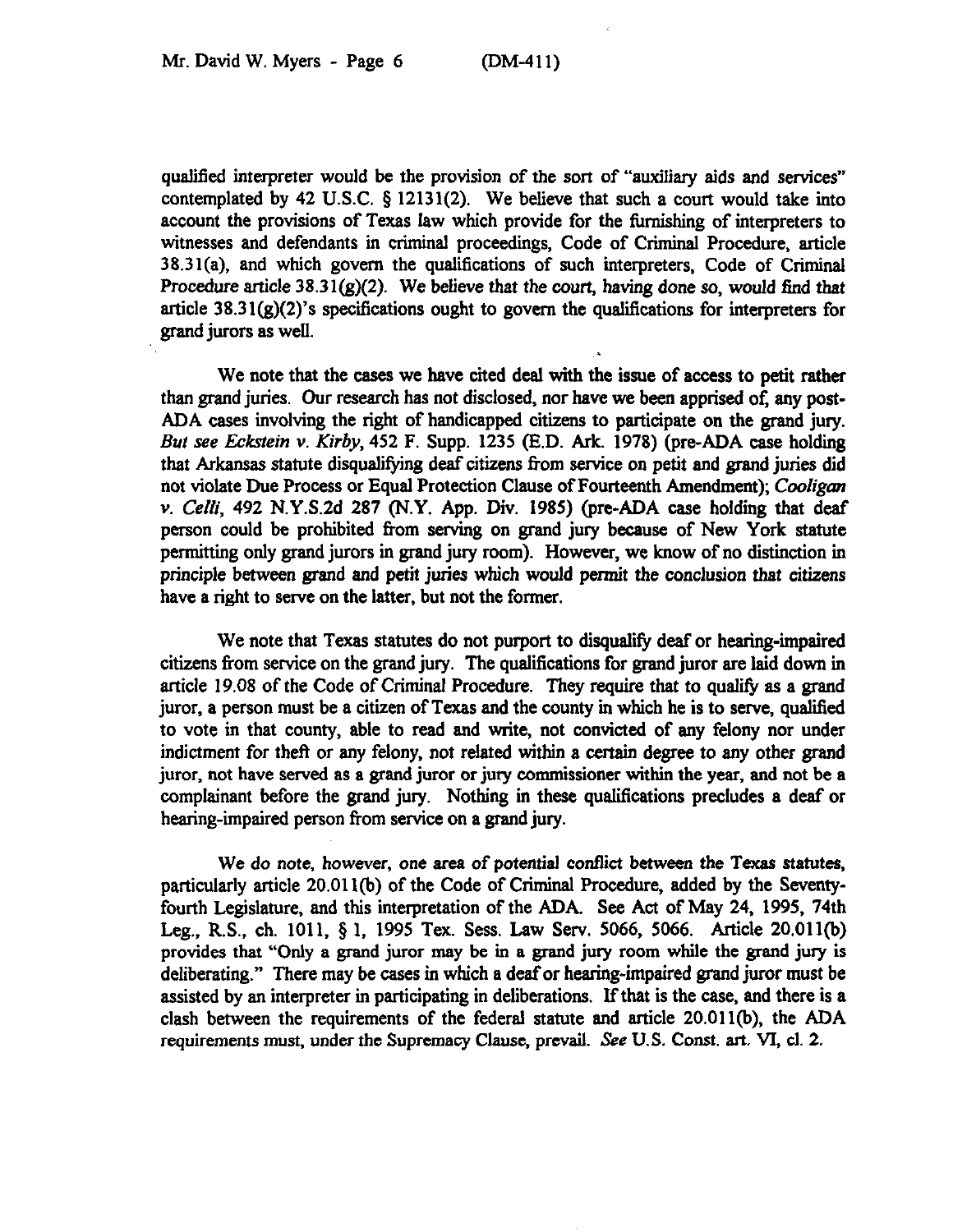For the same reasons that we found in a recent opinion, DM-392 (1996), that the presence of an interpreter who had been sworn not to interfere in nor violate the secrecy of petit jury deliberations would not violate the due process rights of a criminal defendant, we believe that the presence of an interpreter similarly sworn in the grand jury room will not violate the due process rights of any subject of grand jury investigation. So long as these constitutional rights are properly protected, we believe that a grand juror who requires the services of an interpreter to participate in deliberations must be provided with those services, even if such provision contlicts with article 20.01 l(b). Of course, in those  $\frac{m}{s}$ . The set vices, even in such provision connects with a nete 20.011(0). Of course, in those instances in which a deaf or hearing-impaired juror-could fully participate in the deliberations of the grand jury without the presence of his or her interpreter, article 20.011(b) would remain in full effect. This question is within the discretion of the presiding judge.

You ask, finally, who must bear the cost for "interpreters required in the provision of court mandated services." Under the regulations adopted pursuant to the ADA, in particular title 28 of the Code of Federal Regulations, *section 35.130(f),* 

> [a] public entity may not place a surcharge on a particular individual with a disability or any group of individuals with disabilities to cover the costs of measures, such as the provision of auxiliary aids or program accessibility, that are required to provide that individual or group with the nondiscriminatory treatment required by the Act or this part.

The gloss placed upon this regulation by the Equal Employment Opportunity Commission and Department of Justice's analysis in the Americans with Disabilities Act Handbook is as follows:

> Several commenters asked for clarification that the costs of interpreter services may not be assessed as an element of 'court costs.' The Department has already recognized that imposition of the cost of courtroom interpreter services is impermissible under section 504 [of the Rehabilitation Act]. The preamble to the Department's section 504 regulation for its federally assisted programs states that where a court system has an obligation to provide qualified interpreters, 'it has the corresponding responsibility to pay for the services of the interpreters.' . . . Accordingly, recouping the costs of interpreter services by assessing them as part of court costs would also be prohibited. [Citation omitted].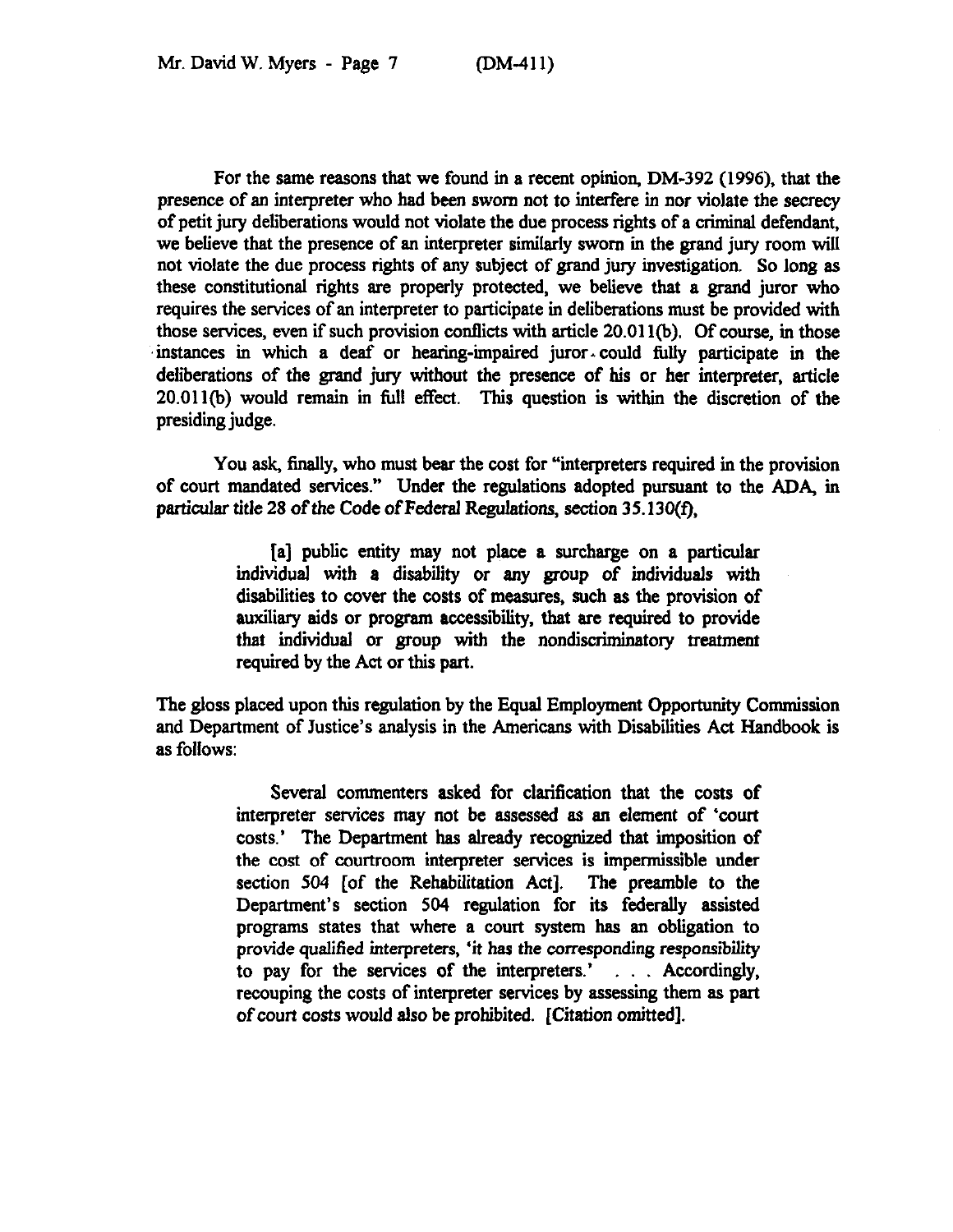$\epsilon$ 

EQUAL EMPLOYMENT OPPORTUNITY COMM'N & U.S. DEP'T OF JUSTICE, AMERICANS WITH DISABILITIES ACT HANDBOOK II-45 (1991).

To the extent, therefore, that interpreter services are required to make court mandated services available to deaf or hearing-impaired persons on a non-discriminatory basis, the costs of such services may not be imposed on those persons by taxing them as court costs.'

<sup>&</sup>lt;sup>1</sup>We do not consider here the question of whether a court may tax a non-disabled party with, for example, the costs of an interpreter for a deaf or hearing-impaired witness.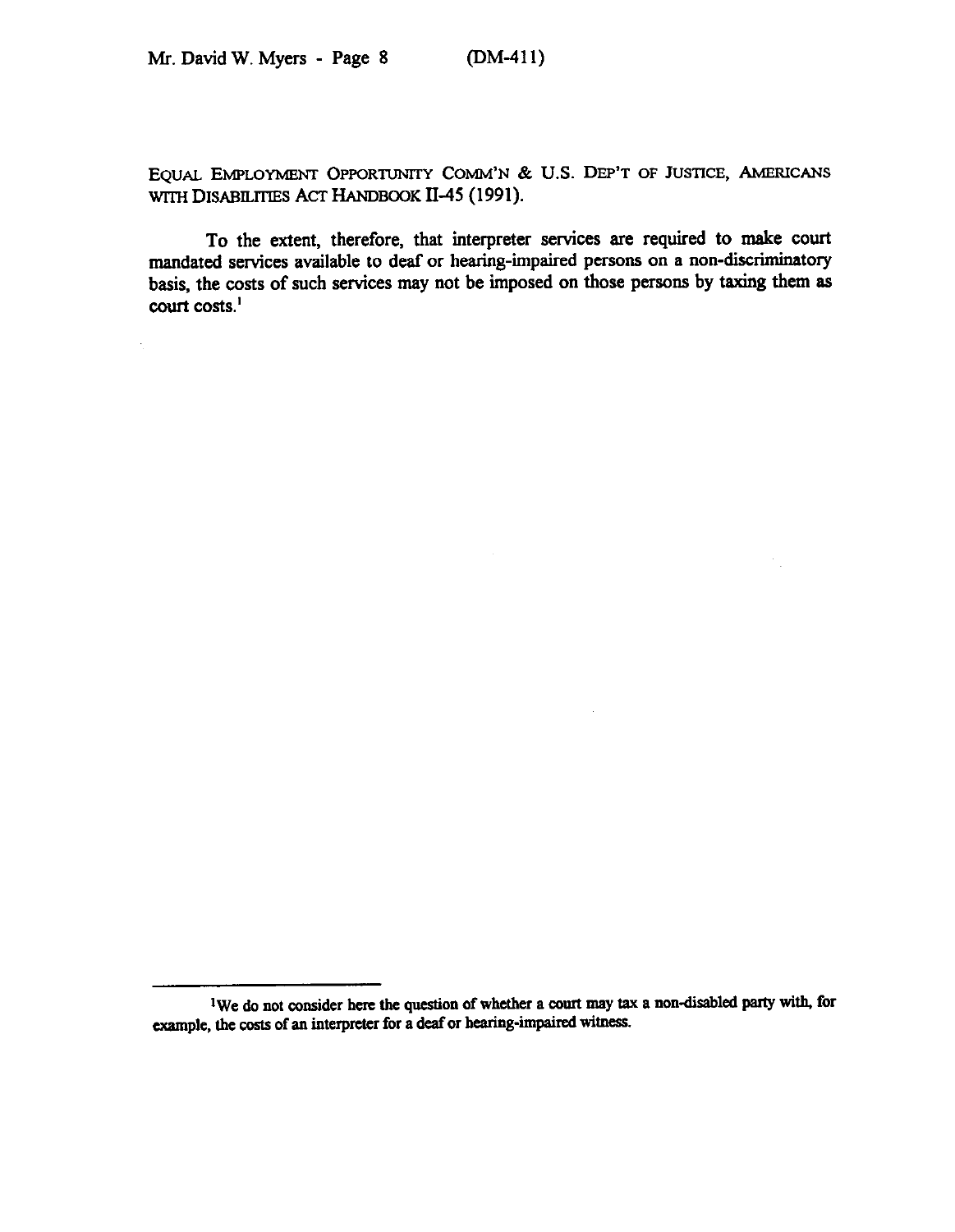## **SUMMARY**

Parties and witnesses to juvenile detention hearings who are deaf or hearing-impaired, like all such parties and witnesses in civil cases, are entitled under section 21.002 of the Civil Practice and Remedies Code to the services of a qualified interpreter, as defined by section 21.003 of the Civil Practice and Remedies Code. For the purposes of a juvenile detention hearing, section 5 1.02(10) of the Family Code defines "party" as including "the state, a child.who is the subject of proceedings . . . , the child's parent, spouse, guardian, or guardian ad litem." A custodial relative not included within section 51.02(10)'s list of parties who is not a witness to the proceedings is not entitled as a matter of law to the services of an interpreter under Texas statutes, nor does the Americans with Disabilities Act, 42 U.S.C. \$5 12101 through 12213, require the provision of an interpreter to such a person.

A grand juror must be provided with the services of an interpreter whose qualifications are the same as those mandated for an interpreter for a deaf defendant or witness by article  $38.31(g)(2)$ of the Code of Criminal Procedure, in order to guarantee the grand juror the right of access mandated by 42 U.S.C.  $\S$  12132.

In the event that the services of the interpreter are necessary to aid the grand juror *in* deliberation, the Americans with Disabilities Act would require the provision of such services in the grand jury room despite the strictures of article 20.011(h) of the Code of Criminal Procedure.

To the extent that interpreter services are required in order to make court-mandated serices available to deaf or hearing-impaired persons on a nondiscriminatory basis, the costs of such services may not be imposed on such persons by taxing them as court costs.

Yours very truly,<br>San Morales

DAN MORALES Attorney General of Texas